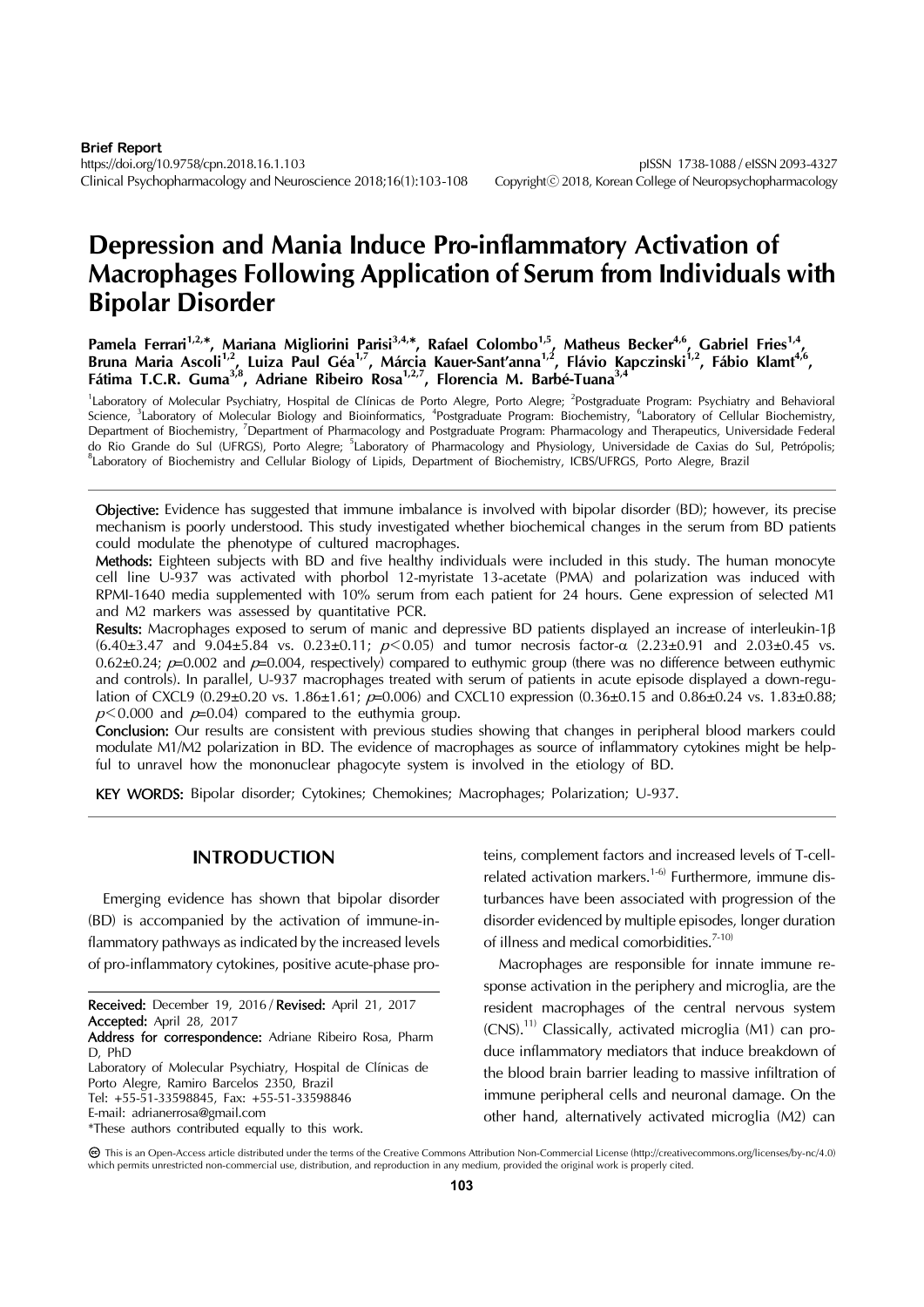produce anti-inflammatory cytokines that inhibit M1 microglia-mediated neuroinflammation.<sup>11-13)</sup> Therefore, it has been hypothesized that activated macrophages and their counterparts in the brain, the microglia, produce inflammatory mediators that contribute to psychiatric diseases such as  $BD$ <sup>14)</sup> One of the complexities in unravelling the contribution of inflammatory mediators has been the exploration of peripheral vs. central inflammation and where the source of the inflammation lies.

Given that macrophages are central mediators of the innate immune response and initiate cell mediated immune responses, here we interrogate whether biochemical changes in the serum from BD patients could modulate the phenotype of macrophages.

## **METHODS**

## **Participants**

Patients were recruited, by convenience, from the Bipolar Disorders Program at Hospital de Clínicas de Porto Alegre (Brazil). All patients received pharmacological treatment by their psychiatrist in a naturalistic manner. Inclusion criteria were age  $>18$  years and fulfillment of the Diagnostic and Statistical Manual of Mental Disorders 4th edition, text revision (DSM-IV-TR) criteria for BD type 1 (Structured Clinical Interview for DSM-IV; SCID-I). Patients were divided into three groups according to their scores on the 17-item Hamilton Depression Rating Scale (HAM-D) and the Young Mania Rating Scale (YMRS). Participants with a HAM-D score of 16 or greater were included in the depressive group. Subjects with an YMRS score above 12 were included in the manic group. Subjects with a HAM-D score of 16 or greater and an YMRS score of 20 or greater were considered to be affected by a mixed state and were not included. Subjects with HAM-D and YMRS scores below 7 were included in the euthymic group. Exclusion criteria included DSM-IV-TR diagnoses other than BD, current abuse of illicit substances (alcohol and abuse drugs) and presence of metabolic disorders such as diabetes, chronic inflammatory diseases (e.g., inflammatory bowel disease or rheumatoid arthritis), cancer or other severe medical conditions.

The control group consisted of healthy participants selected from a pool of volunteers at the hospital. They had no current or previous history and no first-degree family history of major psychiatric disorders, including dementia or mental retardation, assessed by the non-patient version of the SCID-I.

This study was carried out in accordance with the latest version of the Declaration of Helsinki and reviewed by the Research Ethics Committee of Clinical Hospital of Porto Alegre. All participants provided written informed consent after the nature of the procedures had been fully explained.

#### **Assessments**

Socio-demographic and clinical data were collected in an extensive interview session. Manic and depressive symptoms were evaluated using the YMRS and the Hamilton Depression Rating Scale, 21-item version  $(HDRS-21)$ , respectively.<sup>15,16)</sup>

## **Blood Collection and U-937 Cultures**

Ten milliliters of peripheral blood were drawn from outpatients by venipuncture into heparinized tubes and immediately centrifuged at  $3,000 \times g$  for 10 minutes for serum separation. Serum was collected and stored at −80°C until use. U-937 monocytic cell line was obtained from Rio de Janeiro Cell Bank (www.bcrj.org.br) and maintained in RPMI-1640 media (Invitrogen, Carlsbad, CA, USA) supplemented with 10% heat-inactivated fetal bovine serum (FBS; Invitrogen), 2 mM L-glutamine (Invitrogen), 100 U/ml penicillin and 100 mg/ml streptomycin (Invitrogen) at  $37^{\circ}$ C in  $5\%$  CO<sub>2</sub> humidified air incubator. U-937 differentiation into macrophages was performed after stimulation with 10 nM of phorbol 12-myristate 13-acetate (PMA; Sigma Aldrich, St. Louis, MO, USA) for 72 hours. After differentiation, media from macrophage-PMA treated cells was replaced and incubated for additional 24 hours with fresh RPMI supplemented with 10% of serum from each outpatient or healthy control. All participants had fasted and blood was collected on the same day of the interview.

#### **RNA Isolation and Quantitative Reverse Transcription PCR**

Total RNA was isolated from polarized U-937 using Trizol Reagent (Invitrogen) in accordance with the manufacturer instructions. Reverse transcription was performed with M-MLV Reverse Transcriptase (Sigma-Aldrich) and random nonamers (Sigma-Aldrich) primers with 1.2 μg of RNA. Two micromilliliters of diluted cDNA (1:20) was used as template for PCR reactions with Platinum<sup>®</sup> Taq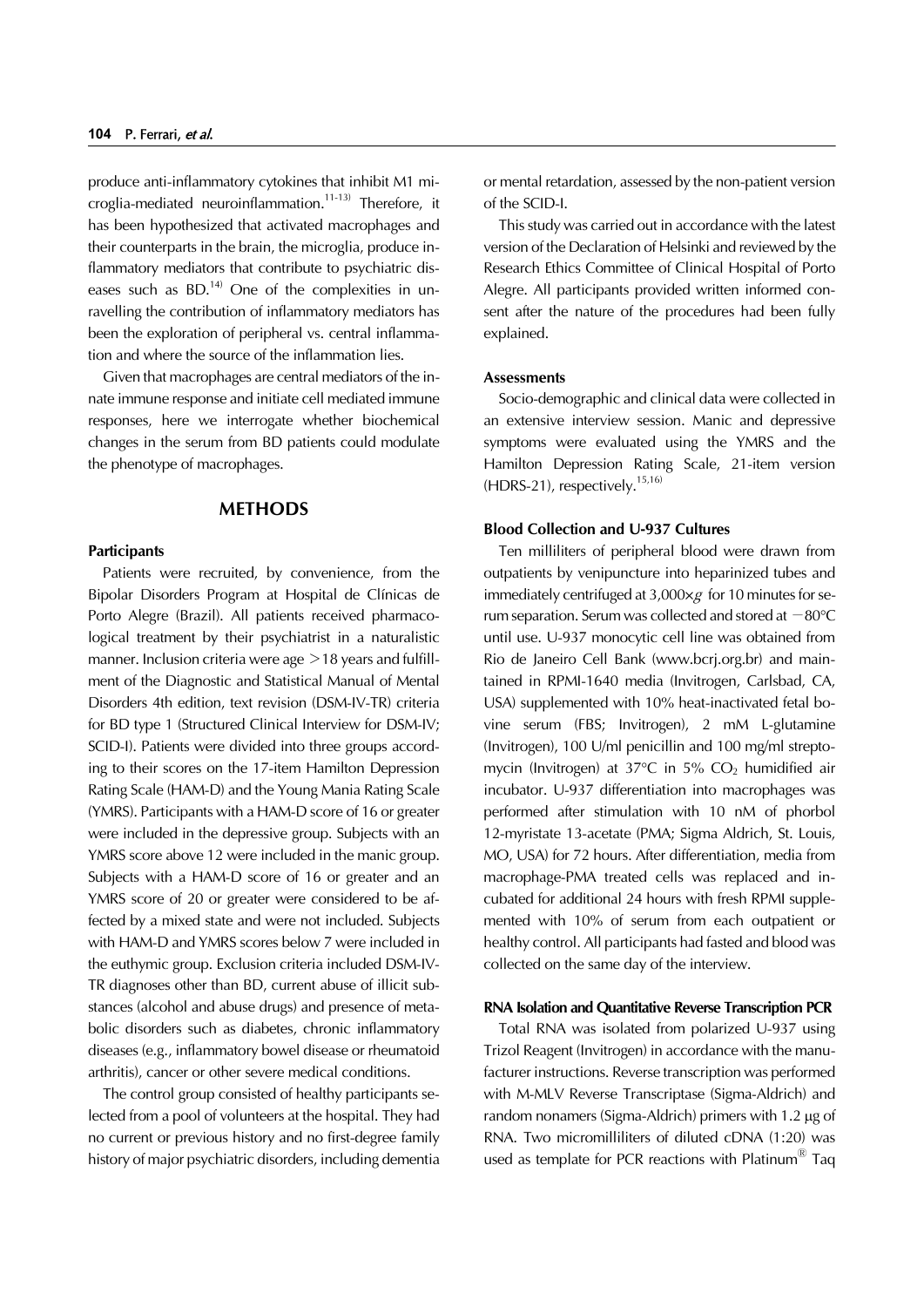Polymerase (Life Technologies, Carlsbad, CA, USA) in a final volume of 20  $\mu$ l with specific primers for CCL13, CXCL9, CXCL10, interleukin (IL)-1 $\beta$ , IL-10, STAT1, transforming growth factor (TGF)- $\beta$  and tumor necrosis factor (TNF)- $\alpha$ <sup>17)</sup> The thermal cycling profile for all genes was an initial denaturation step at 94°C for 10 minutes followed by 40 cycles of 15 seconds at 94°C, 15 seconds at 60°C and 15 seconds at 72°C for data acquisition. Reaction specificity and absence of primer-dimer formation were evaluated using melting curve analysis at the end of each run. Finally, we confirmed the presence of a single amplicon of the specified size by agarose gel electrophoresis. All reactions were carried out in a StepOnePlus<sup>®</sup> real-time PCR system (Applied Biosystems, Foster City, CA, USA). Relative ratios were calculated using the comparative cycle threshold (CT) method (ΔΔCT method), $18$  normalized by the housekeeping genes (STAT1 and IL-10) specified by the GeNorm software (https:// genorm.cmgg.be) and calibrated by the average of the ΔCT of the group.

## **Statistics**

The statistical analysis was performed with the IBM SPSS Statistics (ver.19 for Windows; IBM Co., Armonk, NY, USA). The four groups (healthy controls, euthymic, manic and depressive) were compared regarding clinical and socio-demographic characteristics using one-way analysis of variance (ANOVA), Kruskall-Wallis test or chi-squared test, as appropriate. All analyses were twotailed, and significance was set at  $p<0.05$ .

## **RESULTS**

As demonstrated in Table 1, there were no differences

Table 1. Clinical and demographic characteristics of the participants

in age, gender and body mass index between groups. Regarding pharmacological treatment, 50% of them (9 patients) were drug free, 11% were on mood stabilizers (lithium and valproate), 22% were on mood stabilizers add on antipsychotic and 5% were on lithium or antipsychotic montherapy. Pro-inflammatory markers associated with the M1 phenotype; IL-1 $\beta$ , TNF- $\alpha$ , CXCL10 and CXCL9 showed different patterns of mRNA expression between the groups (Fig. 1A-1D). In particular, U-937 cells that had been treated with serum from manic and depressive patients displayed a similar and robust up-regulation of IL-1 $\beta$  when compared with those treated with serum from euthymic patients (6.40±3.47 and 9.04± 5.84 vs.  $0.23 \pm 0.11$ ;  $p \le 0.002$  and  $p \le 0.001$ , respectively). An increased expression of TNF- $\alpha$  was also found in U-937 cells treated with serum from depressive and manic patients compared to euthymic patients  $(2.23\pm0.91$  and  $2.03\pm0.45$  vs.  $0.62\pm0.24$ ;  $p=0.002$  and  $p=0.004$ , respectively). IL-1 $\beta$  (0.23±0.11 vs. 0.28±0.065;  $p=0.355$ ) and TNF- $\alpha$  expressions  $(0.59\pm0.11$  vs.  $0.62\pm0.24$ ;  $p > 0.05$ ) were similar between healthy controls and euthymic patients. Conversely, U-937 macrophages treated with serum of depressive patients displayed a down-regulation of CXCL9 expression compared to healthy controls and euthymic patients  $(0.29\pm0.20 \text{ vs. } 1.73\pm1.17 \text{ and } 1.86\pm1.61; p<0.007 \text{ and }$  $p=0.006$ , respectively). No difference was observed in CXCL9 in manic patients. Decreased CXCL10 expression was found in both depressed and manic patients compared to euthymic group  $(0.36\pm0.15$  and  $0.86\pm0.24$  vs. 1.83 $\pm$ 0.88;  $p$ <0.000 and  $p$ =0.04, respectively). Healthy controls and euthymic patients were again similar regarding CXCL9 expression (1.73±1.17 vs. 1.86±1.61;  $p=0.806$ ) and CXCL10 (1.71±0.66 vs. 1.83±0.88;  $p=$ 

| Characteristic      | Control $(n=5)$   | Remission $(n=8)$ | Depression (n=5)  | Mania $(n=5)$     | $p$ value              |
|---------------------|-------------------|-------------------|-------------------|-------------------|------------------------|
| Gender, male        | 2(40.0)           | 4(50.0)           | 2(40.0)           | 2(40.0)           | $0.212*$               |
| Age $(yr)$          | $39.00 \pm 19.02$ | $49.88 \pm 6.53$  | $47.40 \pm 11.14$ | $39.00 \pm 12.98$ | $0.320$ <sup>T</sup>   |
| BMI $(kg/m2)$       | $26.54 \pm 6.75$  | $30.81 \pm 5.93$  | $28.27 \pm 7.38$  | $24.85 \pm 1.93$  | $0.408$ <sup>T</sup>   |
| Age at onset (yr)   | $-$               | $34.50 \pm 7.72$  | $43.00 \pm 10.19$ | $37.00 \pm 13.58$ | $0.368^{\dagger}$      |
| <b>HDRS</b>         | $0.20 \pm 0.44$   | $3.75 + 2.05$     | $24.20 \pm 8.25$  | $4.20 + 3.11$     | $< 0.001$ <sup>T</sup> |
| <b>YMRS</b>         | $-$               | $0.88 \pm 0.99$   | $0.80 \pm 1.09$   | $20.20 \pm 3.03$  | $< 0.001$ <sup>T</sup> |
| Depressive episodes | $-$               | $9.38 \pm 10.46$  | $5.40 \pm 5.55$   | $2.20 \pm 4.38$   | $< 0.001$ <sup>T</sup> |
| Manic episodes      | $-$               | $7.25 \pm 6.06$   | $8.75 \pm 12.97$  | $4.20 \pm 3.49$   | 0.655                  |

Values are presented as number (%) or mean±standard deviation.

BMI, body mass index; HDRS, Hamilton Depression Rating Scale; YMRS, Young Mania Rating Scale.

Bold indicates significant  $p$  values; \*chi-square test,  $\alpha$  + ANOVA.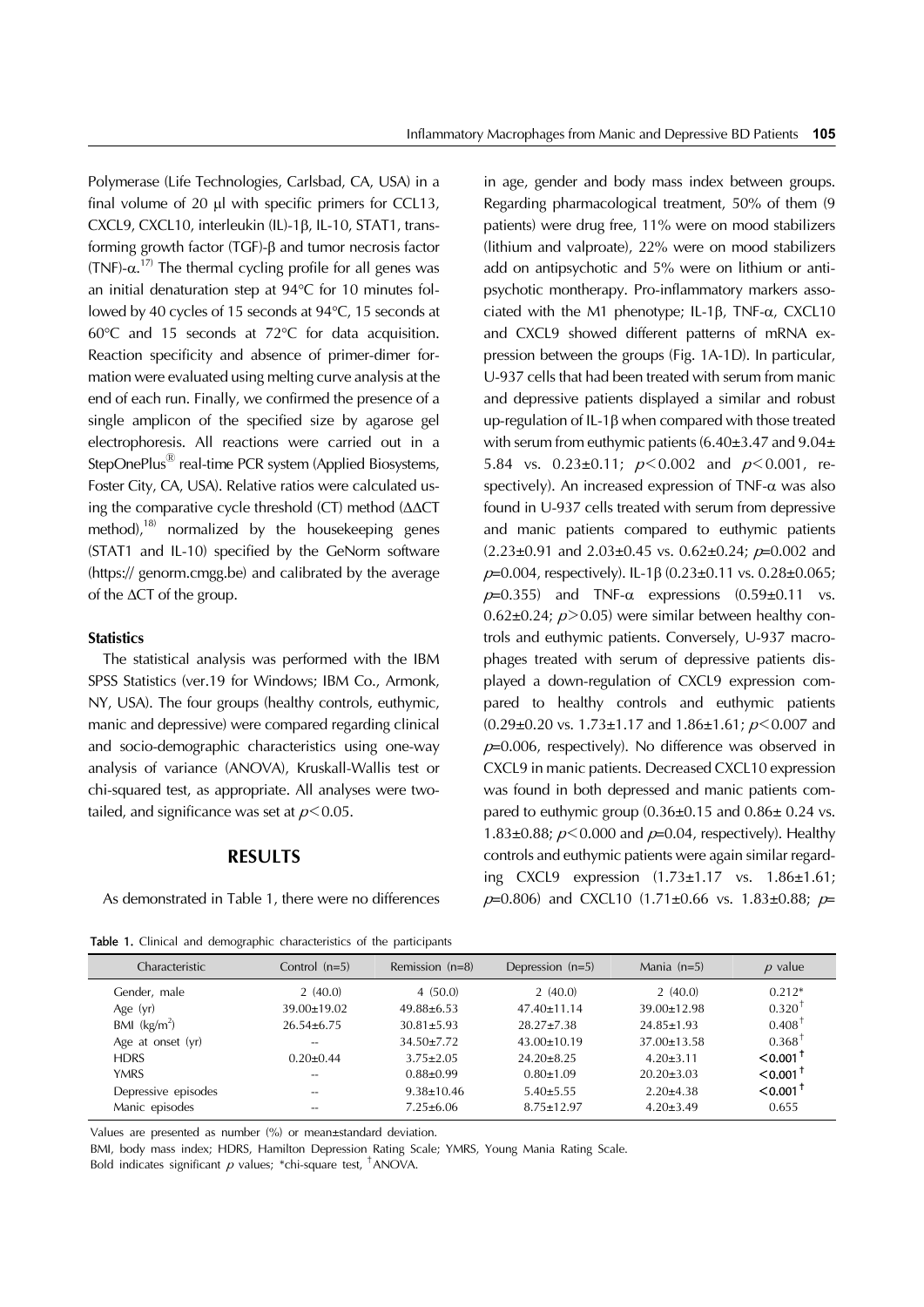

Fig. 1. Depression and mania induce pro-inflammatory activation of macrophages. Gene expression (per 0.5 cells/ml) of IL-1 $\beta$ , TNF- $\alpha$ , CXCL9 and CXCL10 inflammatory (M1) and TGF-B and CCL13 regulatory (M2) cytokines and chemokines after in vitro polarization of U-937 macrophages with plasma obtained from bipolar patients (n=18) and plasma from healthy individuals as a control group (n=5). Data expressed as mean±standard deviation, Kruskall-Wallis test; \* $p$ <0.05 and \*\* $p$ <0.001.

White bars, control group (n=5); light grey bars, euthymia group (n=8); dark grey bars, depression group (n=5); black bars, mania group (n=5).

0.969).

Depressed BD patients displayed similar up-regulation of  $TGF- $\beta$  when compared with euthymic patients and$ both depressed and manic patients had higher  $TGF- $\beta$  lev$ els than controls (there was no significant difference between controls and euthymic patients; 0.81±0.12 vs. 0.67 $\pm$ 0.11;  $p=0.275$ ). No statistical significance  $(p=0.061)$  was found for CCL13 expression among the groups (Fig. 1F).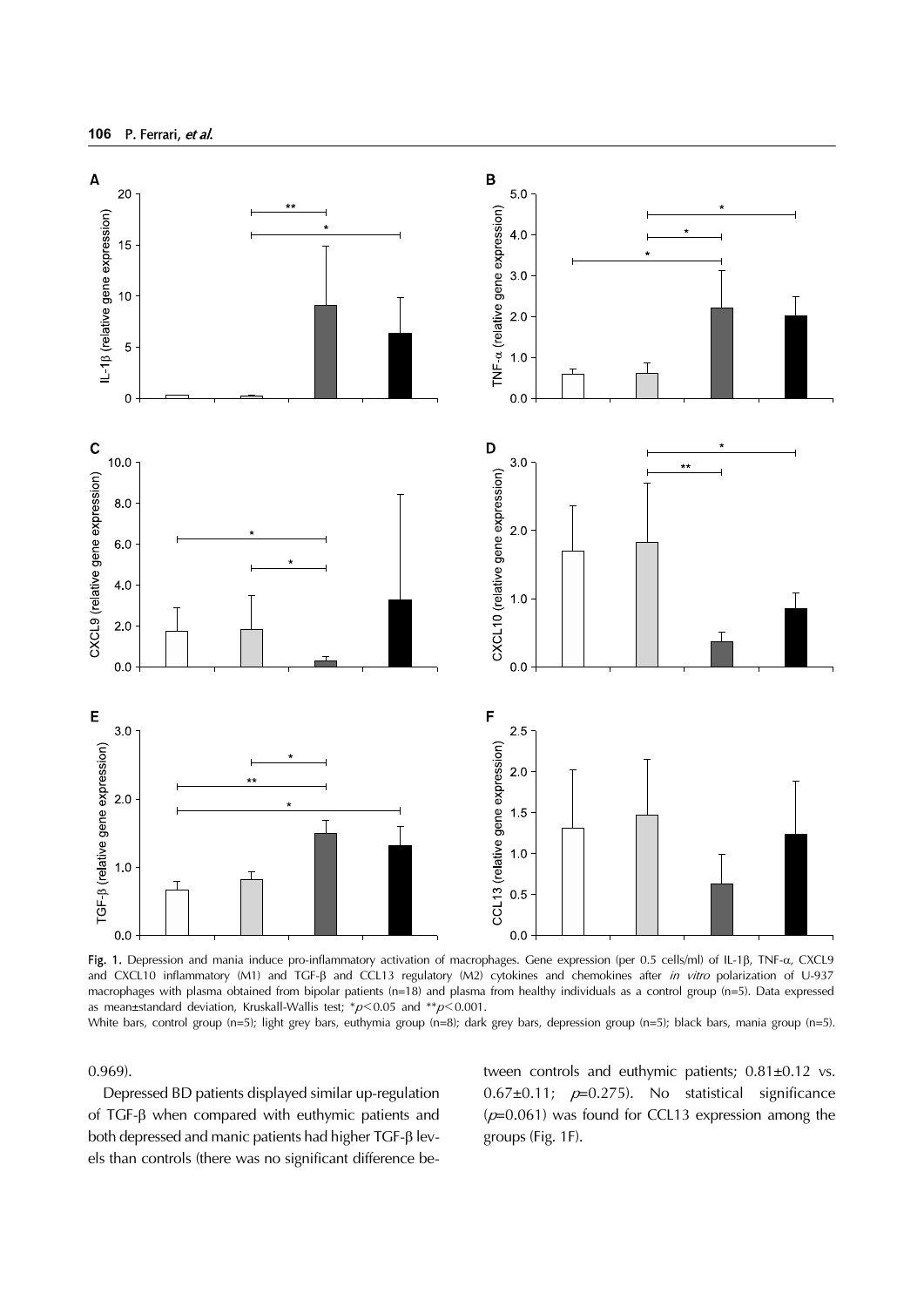# **DISCUSSION**

In the present study, we explored the hypothesis that biochemical changes in the serum of BD patients could modulate the phenotype of macrophages. Our results showed that macrophages exposed to from manic and depressed patients had an up-regulation expression of pro-inflammatory cytokines including IL-1 $\beta$  and TNF- $\alpha$ , in parallel some chemokines (CXCL9 and CXCL10) secretion was down regulated compared to euthymic patients. Emerging evidence has shown that augmented macrophage-derived cytokines such as  $TNF-\alpha$  and  $IL1-\beta$  may be involved in the pathophysiology of BD.<sup>4,19-21)</sup> Nonetheless, our findings suggest a critical role for macrophages as initiators or perpetuators of the systemic inflammation observed in BD patients, especially during acute episodes.

One of the hypothesis involved in the inflammatory theory of BD is related to the chronic activation and desensitization of the hypothalamic-pituitary-adrenal axis (HPA), and related to the susceptibility of patients to stress.<sup>22)</sup> Chronic stress promotes a pronounced increase in cortisol content, which may attenuate the negative feedback exerted by this hormone on the HPA axis. The loss of the HPA axis homeostasis might promote a systemic increase of inflammatory cytokines with consequent spread of the inflammatory signal from the periphery to the CNS.<sup>23,24)</sup> Persistent CNS inflammation induces activation of the microglia with secretion of larger amounts of TNF- $\alpha$  and IL-1 $\beta$ , that may lead to neuronal apoptosis and decreased neurotransmitter synthesis.<sup>25,26)</sup> Furthermore, microglia has been described as an important cellular type for the propagation of the inflammatory signal in the CNS, and some studies using positron emission tomography have shown an overactivation of microglia in the brain of individuals with various neuropsychiatric disorders, including  $BD$ <sup>27)</sup>

There are limitations to this study. As the study was conducted based on a sample of convenience and within limited resources, the sample size is small. Additionally, patients were on pharmacological treatment and we can not rule out the effects of mood stabilizers and antipsychotics on present results. However, the study provides important information on the interactions of macrophages and inflammatory factors in BD. It highlights the need for additional studies addressing the ability of monocytes/macrophages to polarize into M1 or M2 phenotypes in BD. Future studies should also consider exploring the effects of serum from BD patients on microglial cultures, to bridge the understanding of peripheral and central interactions, contributing to the etiology and pathophysiology of BD.

#### ■ **Acknowledgments** –

Mariana M. Parisi is recipient of scholarship from Conselho Nacional de Desenvolvimento Científico e Tecnológico (CNPq). Florencia M. Barbé-Tuana and Bruna M. Ascoli are scholarship recipients from Coordenação de Aperfeiçoamento de Pessoal de Nível Superior (CAPES). Adriane R. Rosa would like to thank the support of the CNPq. We would like to thank Olivia Dean for her input and English review in this work.

The authors of this paper do not have any commercial associations that might pose a conflict of interest in connection with this manuscript. Flávio Kapczinski has received grant/research support from Astra-Zeneca, Eli Lilly, Janssen-Cilag, Servier, CNPq, CAPES, NARSAD and Stanley Medical Research Institute; has been a member of the board of speakers for Astra-Zeneca, Eli Lilly, Janssen and Servier; and has served as a consultant for Servier.

This research received no specific grant from any funding agency in the public, commercial, or not-for-profit sectors.

## **REFERENCES**

- 1. Bai YM, Su TP, Li CT, Tsai SJ, Chen MH, Tu PC, et al. Comparison of pro-inflammatory cytokines among patients with bipolar disorder and unipolar depression and normal controls. Bipolar Disord 2015;17:269-277.
- 2. Dargél AA, Godin O, Kapczinski F, Kupfer DJ, Leboyer M. C-reactive protein alterations in bipolar disorder: a meta-analysis. J Clin Psychiatry 2015;76:142-150.
- 3. do Prado CH, Rizzo LB, Wieck A, Lopes RP, Teixeira AL, Grassi-Oliveira R, et al. Reduced regulatory T cells are associated with higher levels of Th1/TH17 cytokines and activated MAPK in type 1 bipolar disorder. Psychoneuroendocrinology 2013;38:667-676.
- 4. Fiedorowicz JG, Prossin AR, Johnson CP, Christensen GE, Magnotta VA, Wemmie JA. Peripheral inflammation during abnormal mood states in bipolar I disorder. J Affect Disord 2015;187:172-178.
- 5. Kauer-Sant'Anna M, Kapczinski F, Andreazza AC, Bond DJ, Lam RW, Young LT, et al. Brain-derived neurotrophic factor